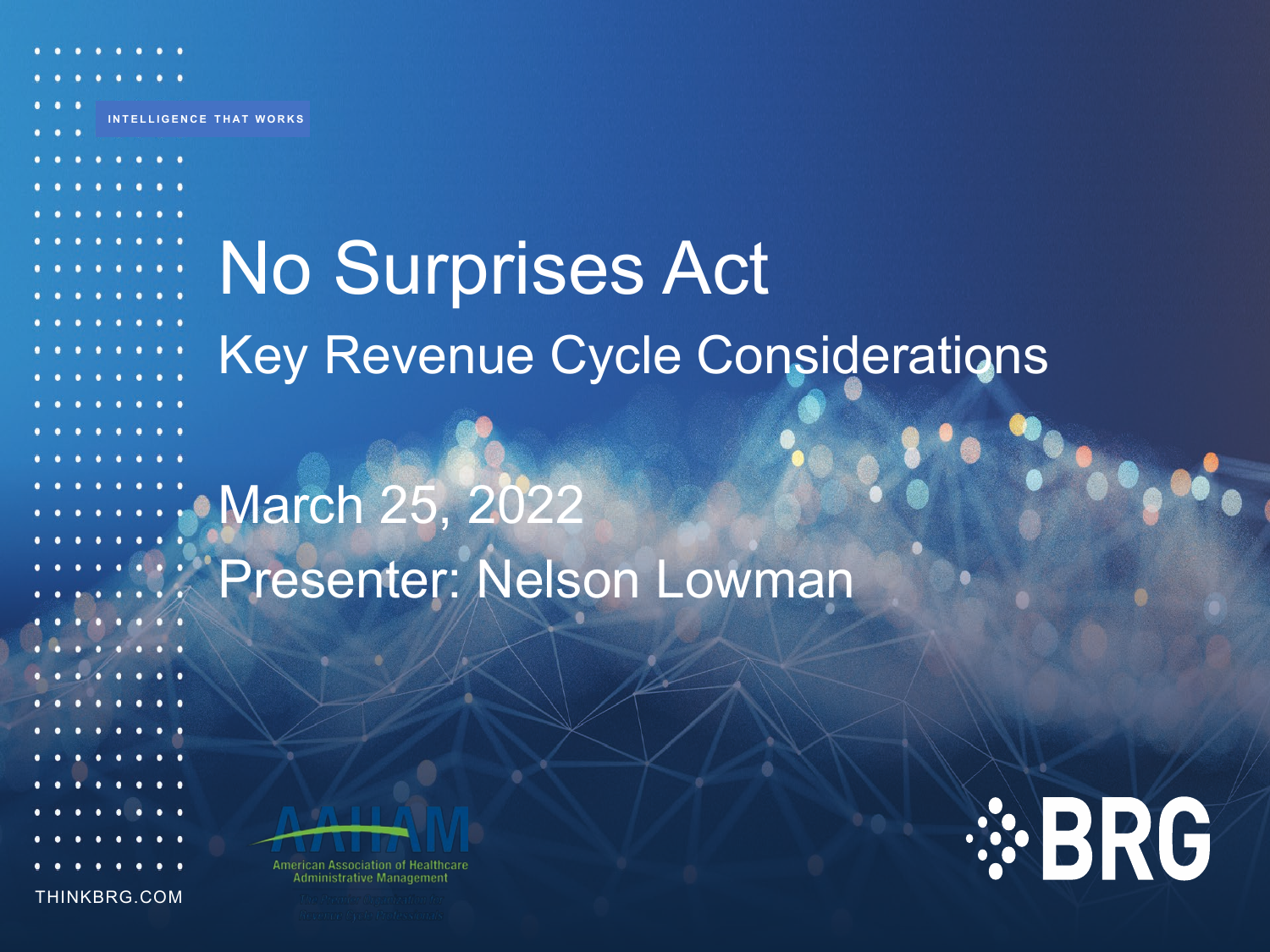

### **How did we get here?**

"Surprise Billing" is an unexpected balance bill. This can happen when patients can't control who is involved in their care — such as in an emergency or when a scheduled visit is at an in-network facility, but there is unexpected treatment by an out-ofnetwork provider.

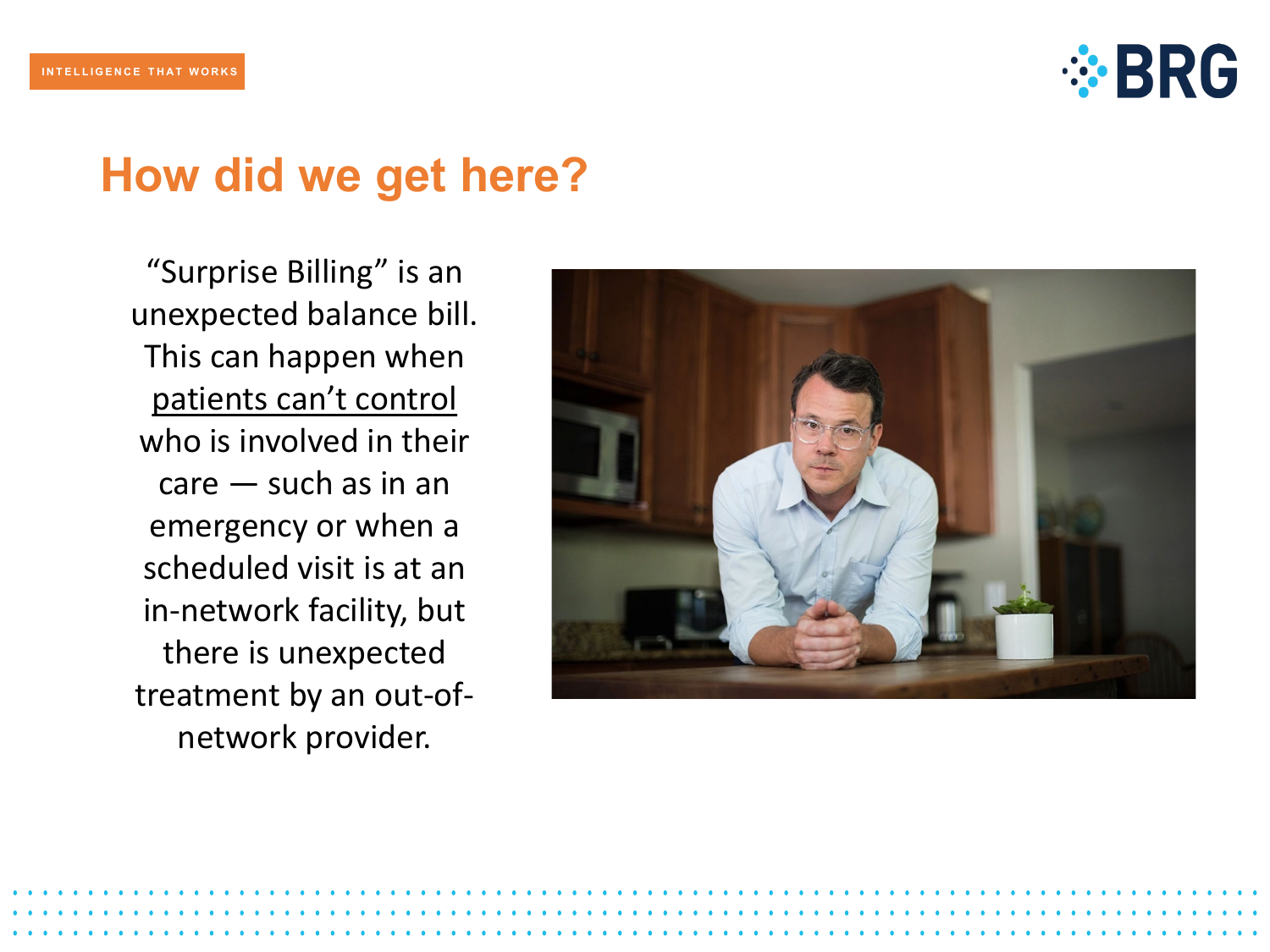

# **The No Surprises Act**

- Effective January 1, 2022, the No Surprises Act ("NSA") was designed to protect patients from surprise medical bills for certain services. While components of the NSA and certain state legislation overlap, the NSA explicitly defers to state legislation for certain matters.
- Specifically, the NSA defers to "specified state laws" for:
	- calculating the proper reimbursement rate for out-of-network emergency services and non-emergent services provided by out-of-network providers at innetwork facilities; and
	- resolving out-of-network payment disputes between health plans and providers for health plans regulated by the state's insurance code (e.g., individual and small group insurance and health maintenance organizations ["HMO"]) [collectively, "State Regulated Insurance"]. The NSA defines a "specified state law" as a state law that provides a method for determining the total amount of payment owed to an out-of-network provider or facility.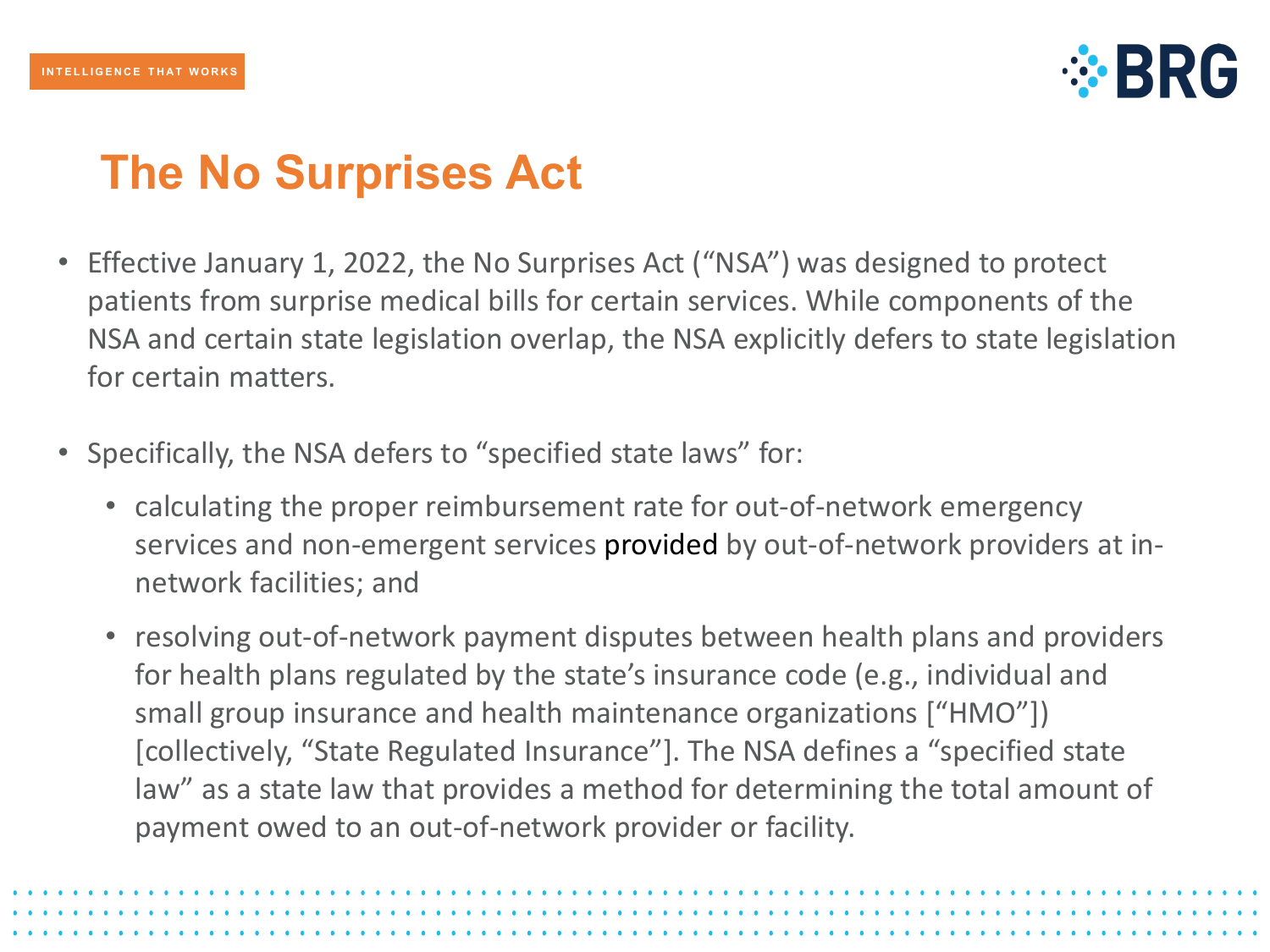

### **No Surprises Act Key Impacts – Insured Patients**

#### **Out-of-Network balance billing is prohibited**

- Additional costs can not be billed to the patient
- Reimbursement must be settled between provider and health plan

#### **Balance Billing is only allowed when:**

- Attending or ED Physician determines the patient is able to travel to an innetwork provider
- Attending or ED physician assess that the patient is in a condition to give consent
- The Notice & Consent are provided a minimum of 3 hours prior to care

#### **Emergency Care Post Stabilization Nonemergency Care**

**May obtain consent to bill out-of-network except for the following medical care:**

- Some ancillary services
- Items and services provided by assistant surgeons, hospitalist and intensivist
- Diagnostic services
- Unforeseen services that arise due to urgent medical care during a consented medical service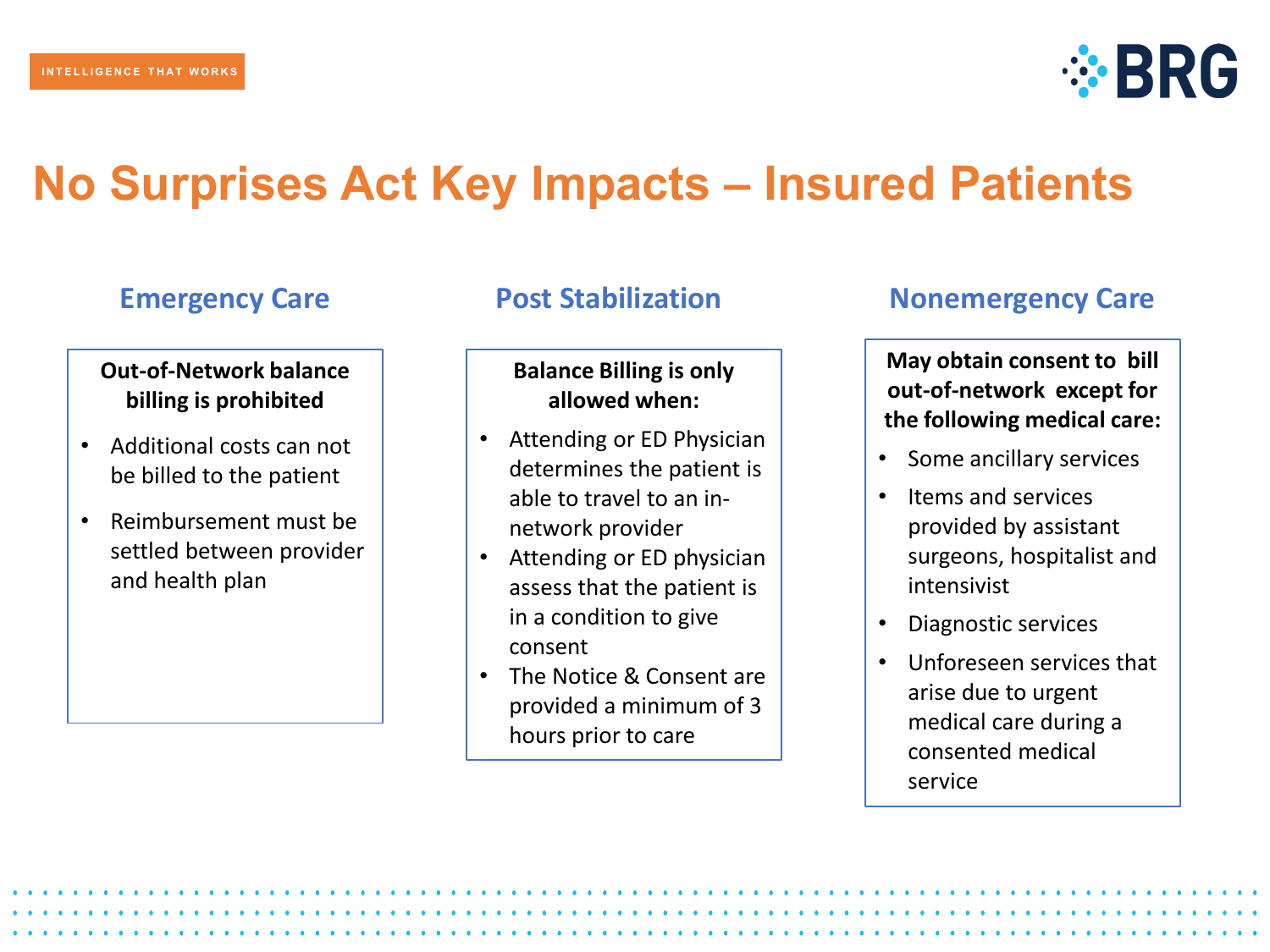

### **No Surprises Act - Notice and Consent**

In order to meet the notice and consent requirements, nonparticipating providers and nonparticipating emergency facilities must provide and secure acknowledgement of the out of network status of the service.

The provided notice must:

- State that the health care provider or facility is a nonparticipating provider or facility;
- Clearly state that consent to receive such items or services is optional and that the participant, beneficiary, or enrollee may instead seek care from an available participating provider, in which case the individual's cost-sharing responsibility would be at the in-network level.
- All formal notice and consent documents, good faith estimates, care management limitations specific to the patient's health plan should be part of the medical record.
- Provide contact information to report potential violation

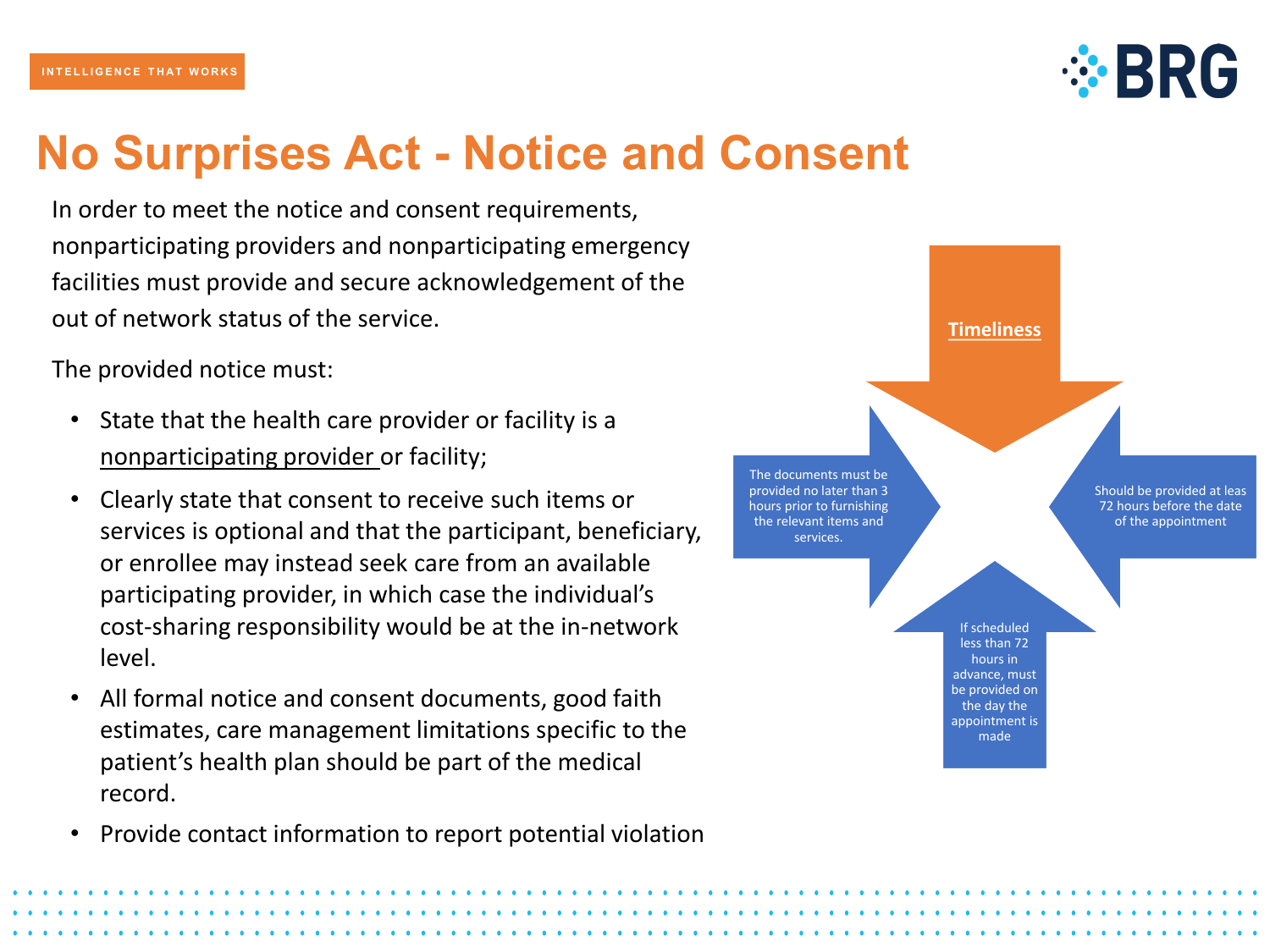

### **No Surprises Act Key Impacts – Insured**

**Revenue Cycle and & Reimbursement for Out-of-Network Products and Services**

- Providers must bill health plan to ascertain the amount to bill patients. The amount is to be based on state law or qualifying payment amount (QPA) (Note: For regulated Maryland services, this is easy)
- Health Plans are permitted to deny for medical necessity or non-coverage
- Health Plans must make an initial payment within 30 days of a clean claim
- Health Plans are no longer permitted to look to final diagnosis to determine medical necessity, they must refer to admitting diagnosis/chief complaint (prudent layperson)
	- For any GFE's requested in advance of the care / screening TBD is OK for Dx and Px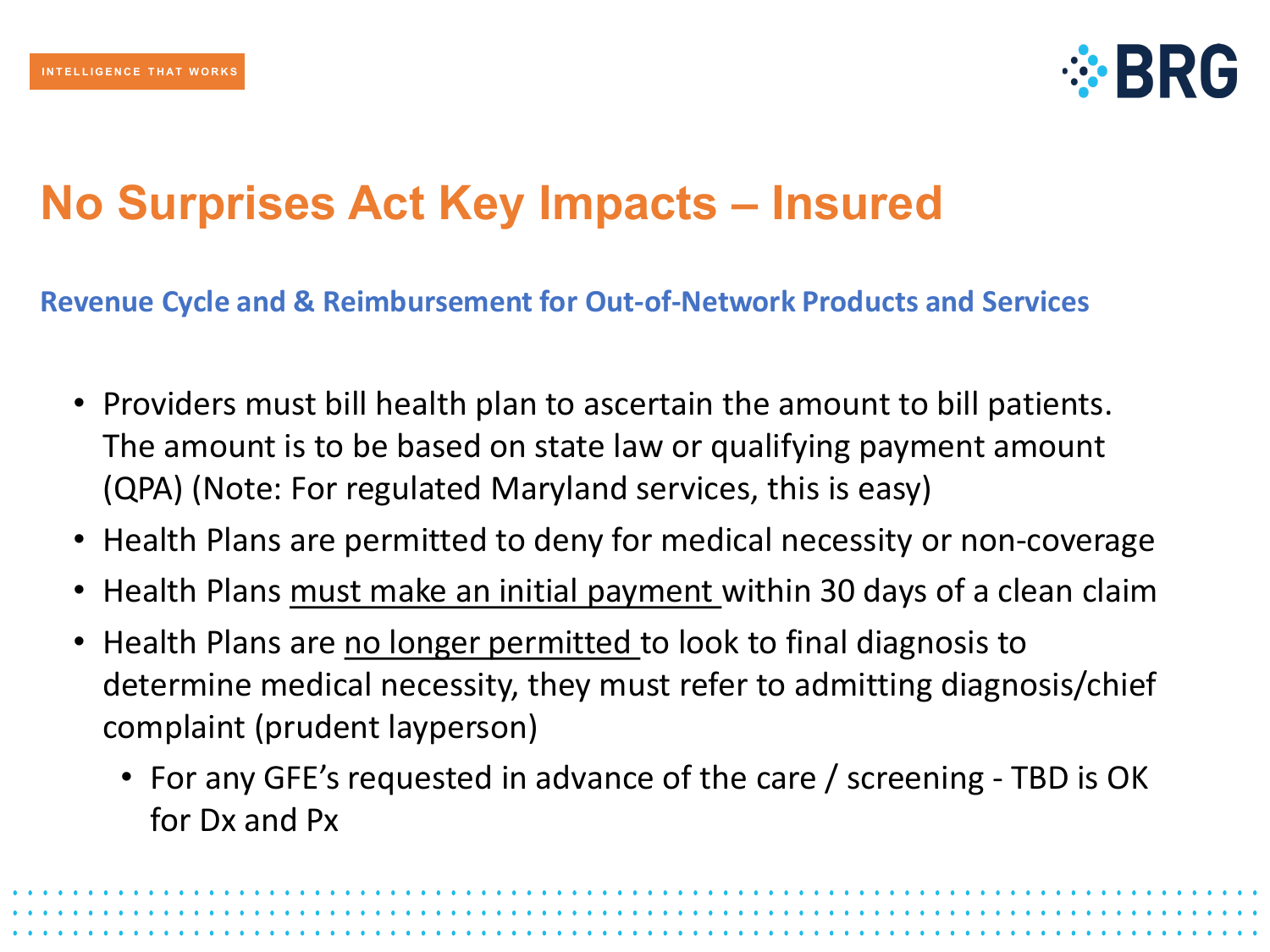

### **No Surprises Act Key Impacts – Insured**

#### **Air Ambulance Services Reporting Requirements**



HHS will require air ambulance services to report date from calendar years 2022 and 2023 to enable HHS and DOT to assess competitiveness and market cost.

#### **The Federal Independent Dispute Resolution Process**

Establishes the process that out-of-network (OON) providers, facilities, air ambulance services, plans and insurers may use to determine the OON rate for applicable items or services,



- States have primary enforcement authority over plans and issuers with respect to all Public Health Service Act requirements.
- Before initiating the process, disputing parties must initiate a 30-day "open negotiation" period to determine a payment rate. ( less of an issue in Maryland)
- The certified independent dispute resolution entity will then issue a binding determination selecting one of the parties' offers as the OON payment amount. Both parties pay an administrative fee, and the non-prevailing party pays the certified independent dispute resolution entity fee.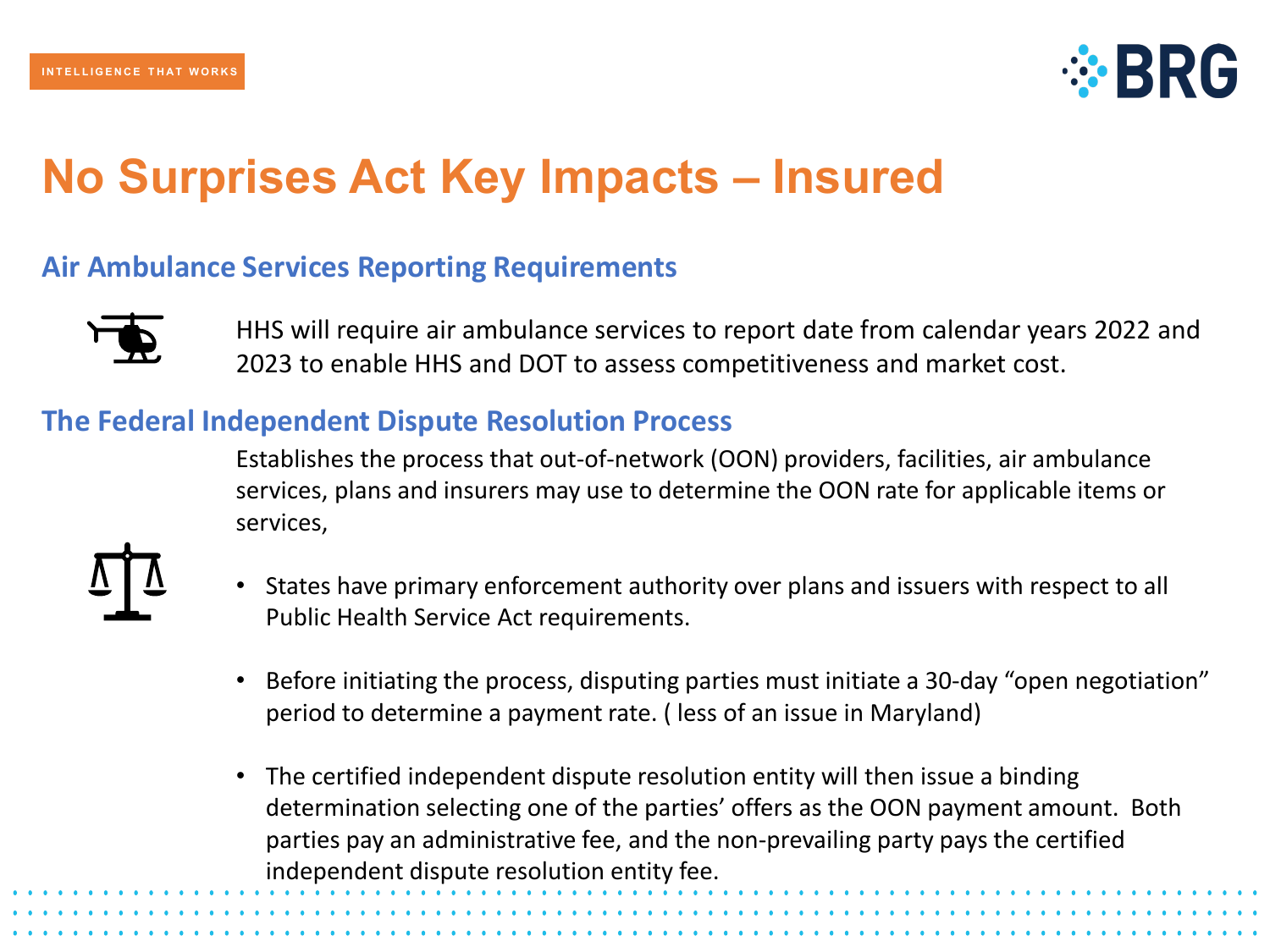

### **No Surprises Act Key Impacts – Self Pay Patients**

First Patient Access Insurance Determination: 1. Does the patients have insurance that they want to use for the care?

2. Is the patient coming into price future care?

### **Good Faith Estimates:**

- Providers are required to provide estimates whenever uninsured or selfpay patients requires an estimate for care they are considering.
- The patient should only receive one good faith estimate for a primary service/visit (including all convening providers).
- For recurring care GFE's can last 12 months

### **Scheduled Estimates:**

- Providers must provide uninsured and self-pay good faith estimates prior to all scheduled care beginning on Jan 1, 2022.
- If scheduled at least three days in advance, the provider must provide a good faith estimate regardless of whether the patient requests it,

*All good faith estimates should be the cash pay or self-pay rate, reflective of any discounts available to the patient!*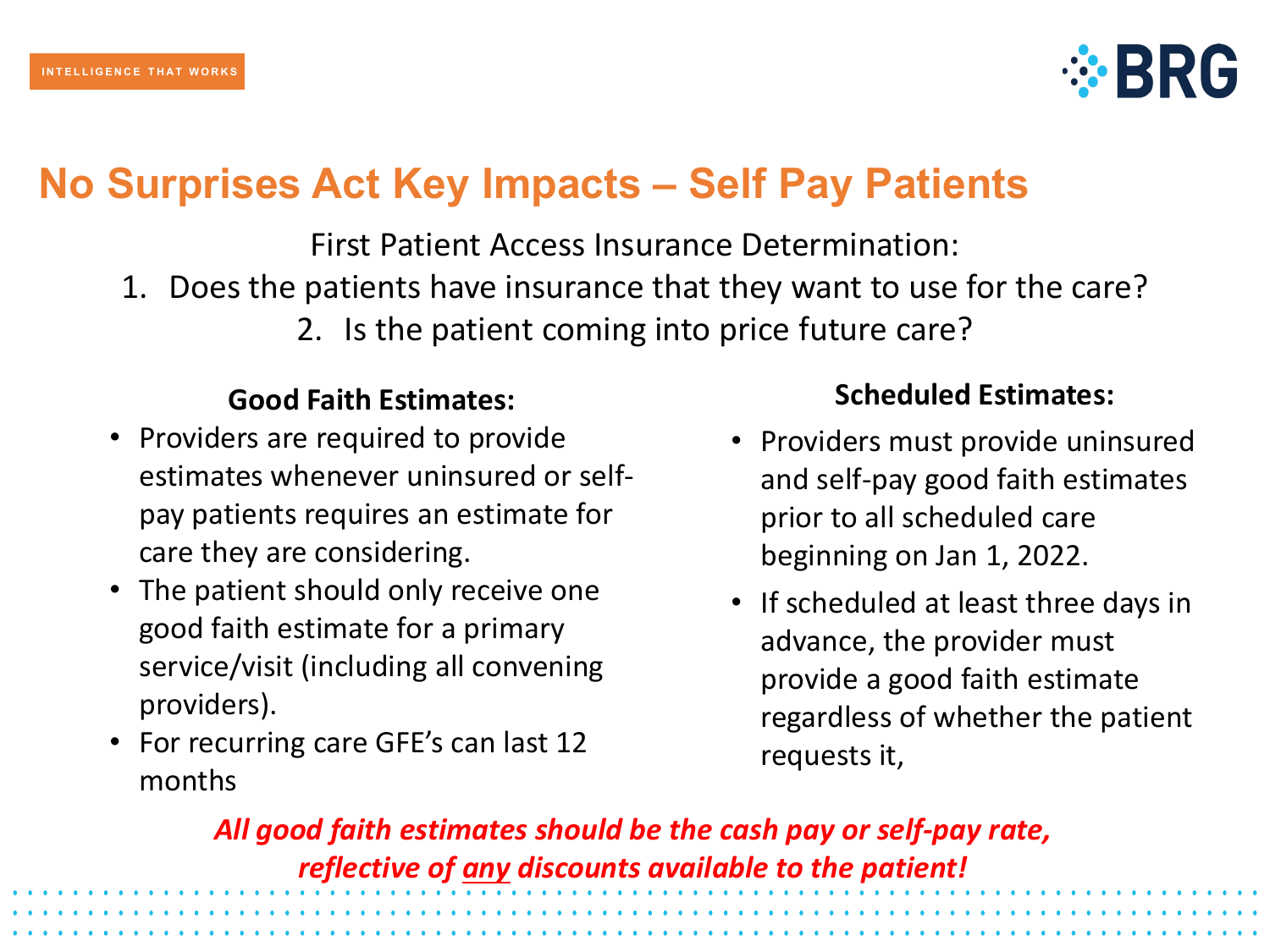

### **No Surprises Act Key Impacts – Self Pay Patients**

#### **Clarifications Regarding Uninsured/Self-Pay Good Faith Estimates**

- Uninsured good faith estimates must be provided to any uninsured/self-pay patient prior to any scheduled item or service. Patients do not need to sign or otherwise verify that they received the good faith estimate. The **notice and consent estimates** are required specifically when a provider or facility seeks to balance bill an insured out-ofnetwork patient.
- Good faith estimates must be delivered either electronically or via paper mail, based on the patient's preference. If the estimate is provided electronically, it must be provided in a manner that allows the patient to save and print the estimate.
	- Automated services are key to streamlining this notification and documentation process
- The good faith estimate should include the primary service, as well as all the items/services associated with the primary service that wouldn't be scheduled separately
- Requirements only apply to out-of-network patients if the patient does not plan to bill their health plan for the items/services.
- If a self-pay patient does ultimately submit a claim for the item or service furnished, they are no longer considered self-pay and are not eligible for the patient-provider dispute process.
- Patients enrolled in no-network plans (reference-based pricing plans, health sharing ministries) or short-term, limited-duration plans are considered uninsured for the purposes of this regulation.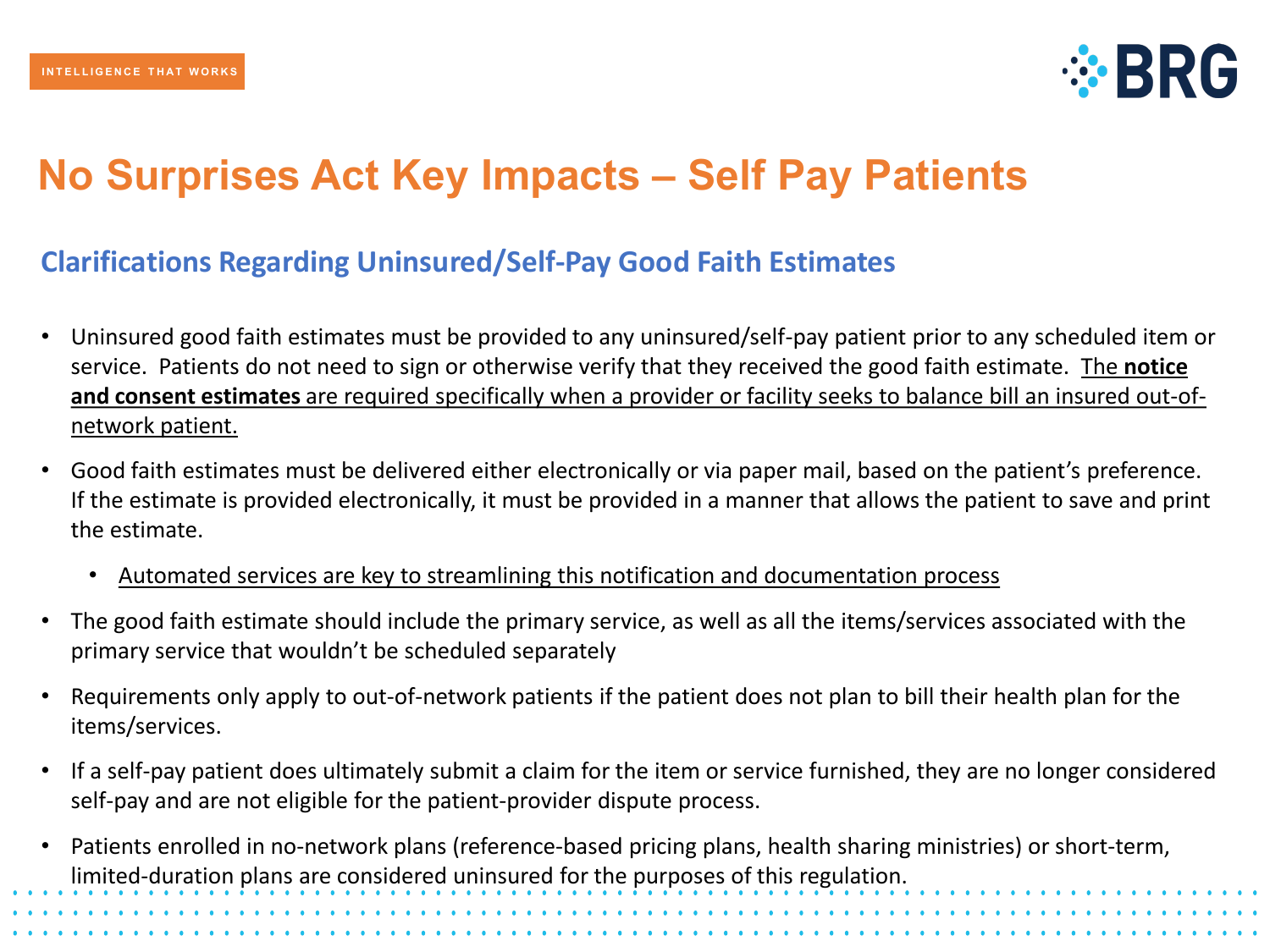

### **No Surprises Act Key Impacts – Self Pay Patients**

#### **Protecting the Revenue Cycle from missed GFE's**

- Breaking through a \$400 threshold per provider allows the patient to request arbitration
- Revenue cycle / appeals teams need to prepare for this eventuality by creating effective appeal mechanism
	- Create a complete documentation process for all N&C's and GFE's as well as all communications with the patient
	- Clearly state the expected scope of service requested and used when asked to create the GFE
	- Capture a reasonable list of providers that cold potentially be involved in the care
	- Become adept at explaining significant changes in the care and condition of the patient
		- Scope of service changes was greater than expected
		- Complications occurred that changed the course of treatment
		- The acuity of the patient changed
- The regulatory requirement for all Insured to receive GFE's is coming!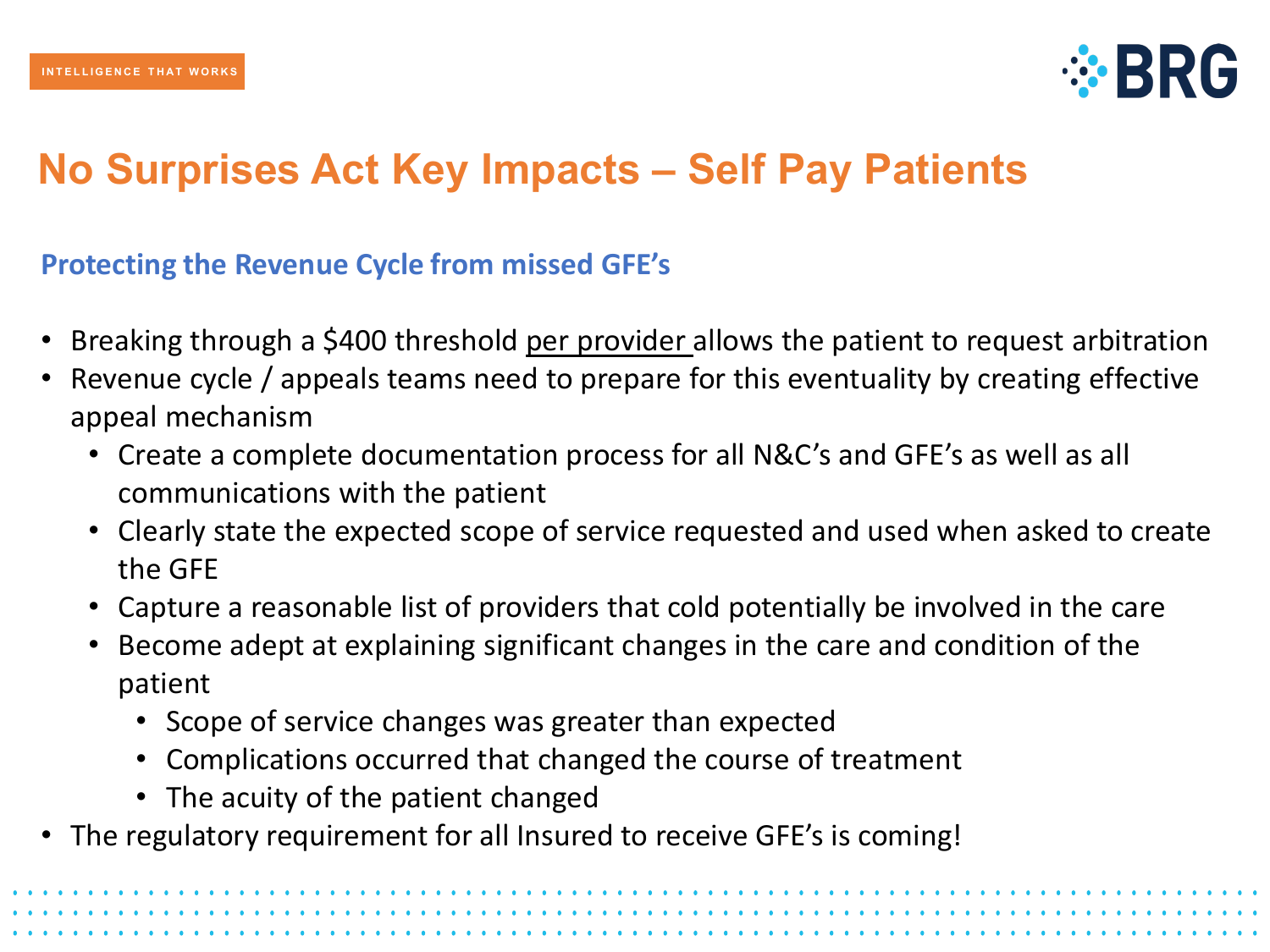

### **No Surprises Act Key Impacts**

### **What & When It's All In-Play!**

| Hospital Price Transparency Rule<br><b>Effective 1/1/2021</b><br>Publish machine-readable file<br>Privately negotiated rates<br>Self-pay rates<br>Chargemaster rates<br>Provide patients a consumer-friendly shoppable<br>service tool                                                                                                                                                                 | <b>Good Faith Estimates</b><br>Uninsured/Self-Pay Patients<br><b>Effective 1/1/2022</b><br>Scheduled Services or at request<br>Provide GFE of all expected charges for<br>visit<br>Estimate must be self-pay rates<br>Scheduling provider/facility responsible<br>$\bullet$<br>for estimates of all providers furnishing<br>services and for one comprehensive good<br>faith estimate to patient                                                                                                                                                |
|--------------------------------------------------------------------------------------------------------------------------------------------------------------------------------------------------------------------------------------------------------------------------------------------------------------------------------------------------------------------------------------------------------|-------------------------------------------------------------------------------------------------------------------------------------------------------------------------------------------------------------------------------------------------------------------------------------------------------------------------------------------------------------------------------------------------------------------------------------------------------------------------------------------------------------------------------------------------|
| <b>Insurer Price Transparency Rule</b><br>Machine Readable File: 7/1/22<br>Price Estimator Tool: 1/1/23<br>Publish machine readable file<br>In-network negotiated rates<br>Historic payments of allowed amounts to out-<br>$\bullet$<br>of-network providers<br>Provide personalized out-of-pocket cost estimates for<br>$\bullet$<br>all covered services through a consumer-friendly,<br>online tool | <b>Good Faith Estimates</b><br>Insured Patients/Advanced EOBs<br>Effective: TBD<br>Insured patients, providers/facilities will need to<br>$\bullet$<br>share good faith estimates (chargemaster) with<br>the patient's health plan for any scheduled<br>service 3+ days out or at the request of the<br>patient<br>Health plan will create an AEOB for the patient,<br>$\bullet$<br>showing the total cost of the health car visit as<br>well as the expected patient and insurer portion.<br>Health plan required to have online shopping tool |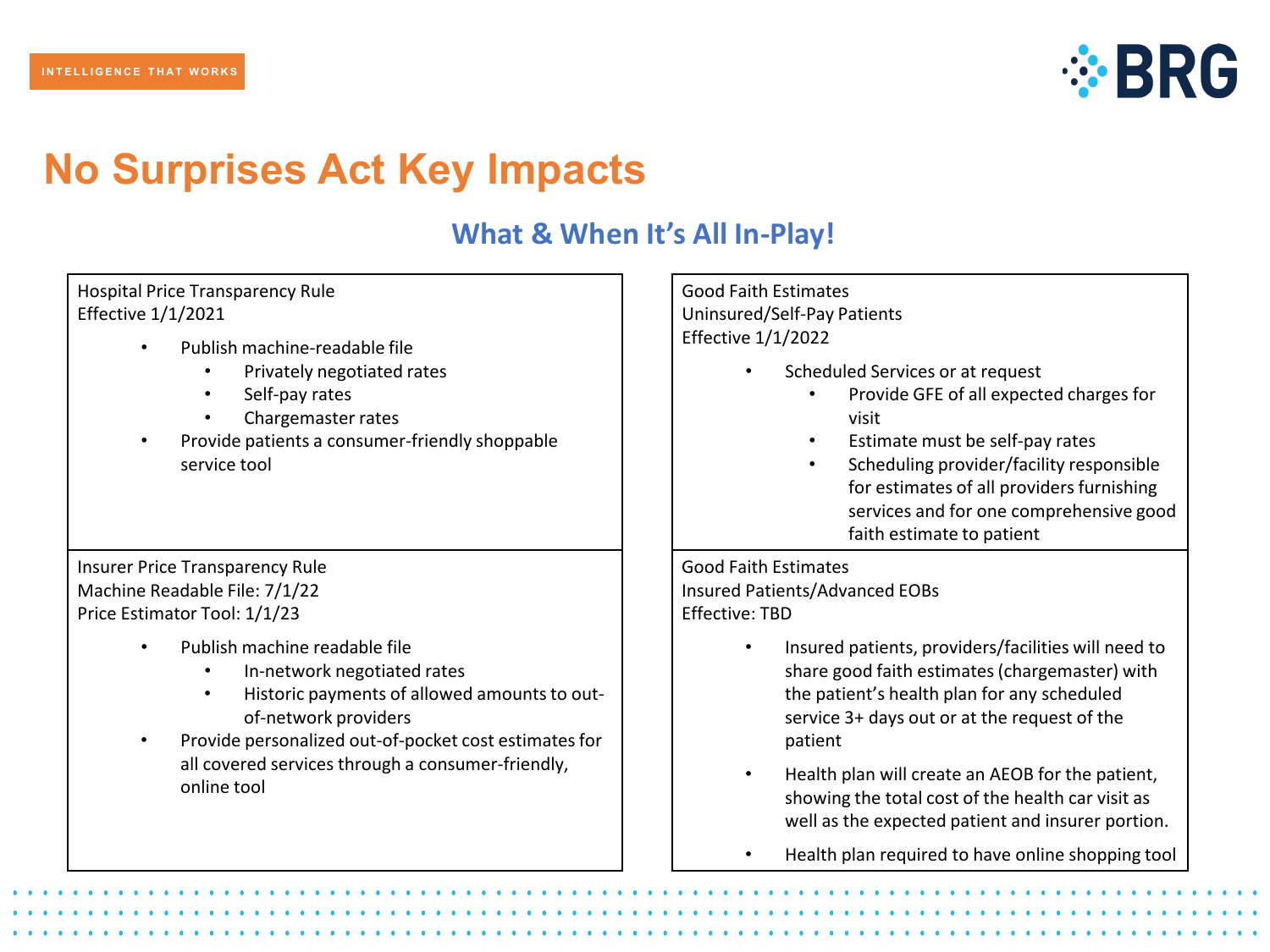

# **Maryland Modifications**

- If you are in a Health Maintenance Organization (HMO) governed by Maryland law, you may not be balance billed for services covered by your plan, including ground ambulance services.
- If you are in a PPO or EPO governed by Maryland law, hospital-based or on-call physicians paid directly by your PPO or EPO (assignment of benefits) may not balance bill you for services covered under your plan and can't ask you to waive your balance billing protections.
- If you use ground ambulance services operated by a local government provider who accepts an assignment of benefits from a plan governed by Maryland law, the provider may not balance bill you
- Providers who provide services in a hospital or ASC facility must disclose information regarding federal and state balance billing protections and how to report violations. Providers or facilities must post this information prominently at the location of the facility and post it on a public website (if applicable). The [M](https://www.marylandattorneygeneral.gov/Pages/CPD/HEAU/NSA.aspx#2)aryland Attorney General has posted a model patient notice "Notice About Surprise Billing Protections" specific to Maryland.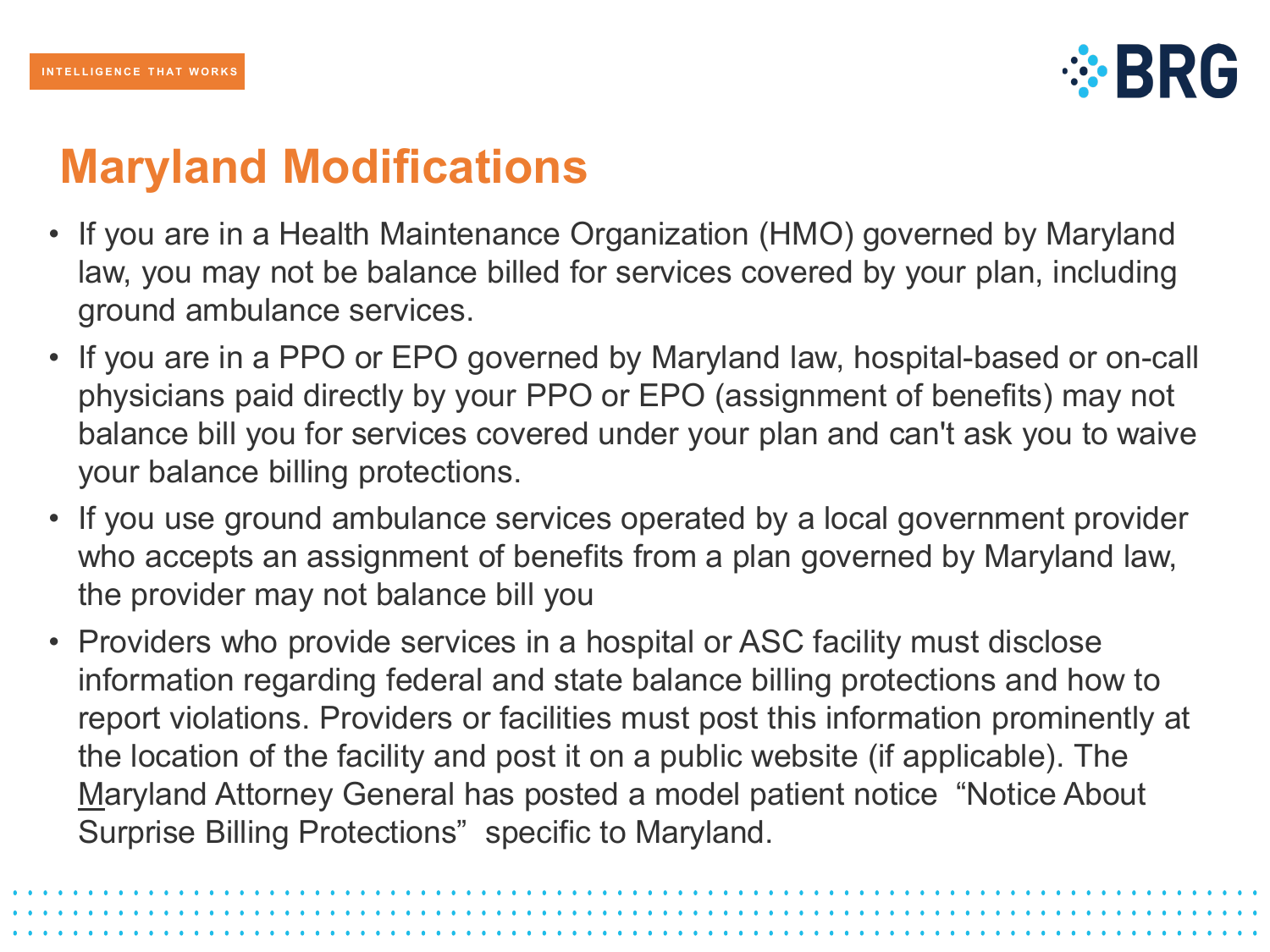

### **What are the pressure points?**

Access and Scheduling

Out of state payers

Cash Applications

Existing Unregulated Services

Growth of Outpatient Services

O.N. Physician in an I.N. setting